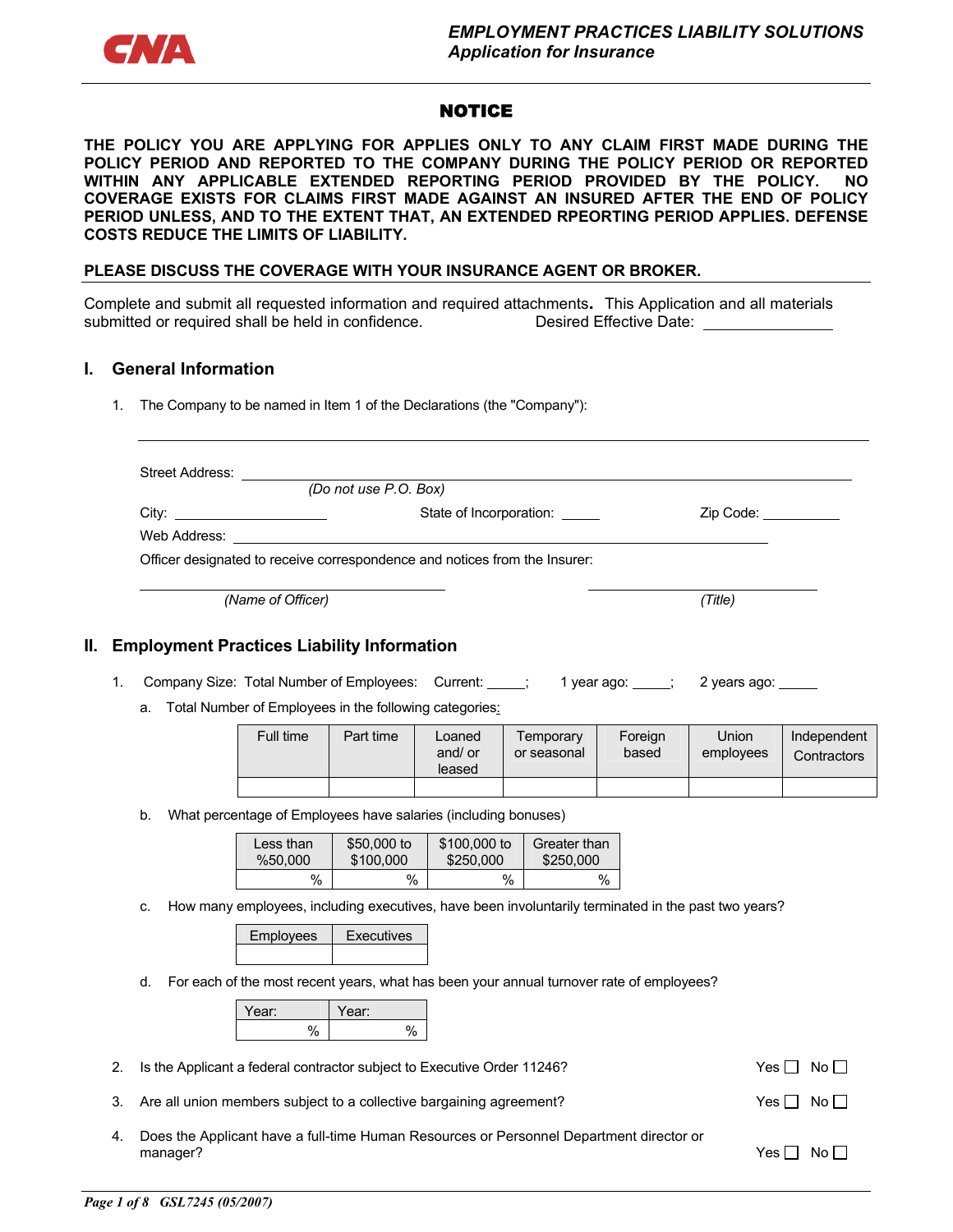

# *EMPLOYMENT PRACTICES LIABILITY SOLUTIONS Application for Insurance*

| Are employee relations matters in all locations handled by an on-site Human Resources<br>5.<br>representative? |    |                                                                                                                                                                                                                                                                                                                                                                                            |                      | $Yes \Box No \Box$                   |
|----------------------------------------------------------------------------------------------------------------|----|--------------------------------------------------------------------------------------------------------------------------------------------------------------------------------------------------------------------------------------------------------------------------------------------------------------------------------------------------------------------------------------------|----------------------|--------------------------------------|
|                                                                                                                |    |                                                                                                                                                                                                                                                                                                                                                                                            |                      |                                      |
|                                                                                                                | 6. | Does the Applicant have contractual agreements with third parties (e.g. security guards) that<br>perform services at their facilities?                                                                                                                                                                                                                                                     | Yes $\Box$ No $\Box$ |                                      |
|                                                                                                                |    | If Yes, are the agreements in writing and do they include an agreement to hold harmless<br>and/or indemnify the Applicant for wrongful actions by such contractors?                                                                                                                                                                                                                        | Yes $\Box$ No $\Box$ |                                      |
|                                                                                                                | 7. | Have any mergers or acquisitions been completed in the last 2 years?                                                                                                                                                                                                                                                                                                                       | Yes $\Box$ No $\Box$ |                                      |
|                                                                                                                | 8. | Has the Applicant had any layoffs, staff reductions, facility closings or consolidations during the<br>past twelve (12) months which resulted in termination of more than 5% of the workforce at any<br>one business location or anticipate any business closing or layoffs in the next twelve (12) months<br>that will affect more than 5% of the workforce at any one business location? | Yes $\Box$           | No <sub>1</sub>                      |
|                                                                                                                | 9. | Total number of employees in the top 6 operating state(s) or foreign country(ies) by employee count and the<br>percentage of the Applicant's employee base:                                                                                                                                                                                                                                |                      |                                      |
|                                                                                                                |    | $\%$<br>$\overline{\phantom{a}}$ $\overline{\phantom{a}}$ $\overline{\phantom{a}}$ $\overline{\phantom{a}}$ $\overline{\phantom{a}}$ $\overline{\phantom{a}}$ $\overline{\phantom{a}}$                                                                                                                                                                                                     |                      |                                      |
|                                                                                                                |    | $\%$<br>$\%$                                                                                                                                                                                                                                                                                                                                                                               |                      |                                      |
|                                                                                                                |    | $\%$<br>$\%$                                                                                                                                                                                                                                                                                                                                                                               |                      |                                      |
|                                                                                                                |    | III. Insurance/Claims Information                                                                                                                                                                                                                                                                                                                                                          |                      |                                      |
|                                                                                                                |    |                                                                                                                                                                                                                                                                                                                                                                                            |                      |                                      |
|                                                                                                                | 1. | During the past five (5) years, has Employment Practices Liability insurance purchased or applied<br>for by the Applicant been cancelled or non-renewed? (This question is not applicable in<br>Missouri.)                                                                                                                                                                                 | Yes $\Box$ No $\Box$ |                                      |
|                                                                                                                |    | If Yes, attach complete details, including reason for, and date of, cancellation or non-renewal and if<br>the extended reporting period was or will be exercised.                                                                                                                                                                                                                          |                      |                                      |
|                                                                                                                | 2. | Have there been any employment-related charges or complaints in the last three (3) years?                                                                                                                                                                                                                                                                                                  | Yes $\Box$ No $\Box$ |                                      |
|                                                                                                                | 3. | Has the Applicant or any subsidiary given written notice under the provisions of any prior or current<br>Employment Practices liability policy of specific facts or circumstances which might give rise to a<br>claim being made against any Insured?                                                                                                                                      | Yes $\Box$ No $\Box$ |                                      |
|                                                                                                                | 4. | During the past three (3) years, has the Applicant, subsidiary or any employee of the Applicant or<br>subsidiary been involved in any employment or labor related litigation?                                                                                                                                                                                                              | Yes $\Box$           | $\overline{\mathsf{No}} \,\bigsqcup$ |
|                                                                                                                | 5. | During the past three (3) years, has the Applicant, subsidiary or any employee of the Applicant or<br>subsidiary been involved class action employment or labor related litigation?                                                                                                                                                                                                        | Yes $\Box$           | No $\Box$                            |
|                                                                                                                | 6. | During the past three (3) years, has the Applicant, subsidiary or any employee of the Applicant or<br>subsidiary been involved in any administrative proceeding before any of the following regulatory<br>bodies:                                                                                                                                                                          |                      |                                      |
|                                                                                                                |    | The U.S. Department of Labor including the Office of Federal Contract Compliance<br>$\bullet$<br>Programs (OFCCP)                                                                                                                                                                                                                                                                          | Yes $\Box$           | No <sub>1</sub>                      |
|                                                                                                                |    | The Equal Employment Opportunity Commission (EEOC) or any state or local<br>٠<br>government agency whose purpose is to address employment-related claims?                                                                                                                                                                                                                                  | Yes $\Box$ No $\Box$ |                                      |
|                                                                                                                | 7. | Is the Applicant or any subsidiary currently required to comply with any judicial or administrative<br>agreement, order, decree or judgment relating to employment matters?                                                                                                                                                                                                                | Yes $\Box$           | No $\Box$                            |
|                                                                                                                | 8. | In the past five (5) years, have there been any employment-related losses or complaints against<br>the contractor, franchise or leased workers?                                                                                                                                                                                                                                            | Yes $\Box$           | No                                   |
|                                                                                                                | 9. | Does the contractor, franchise or leased workers currently have Employment Practices Liability<br>insurance that covers claims by third parties?                                                                                                                                                                                                                                           | Yes $\Box$           | $No$ $\Box$                          |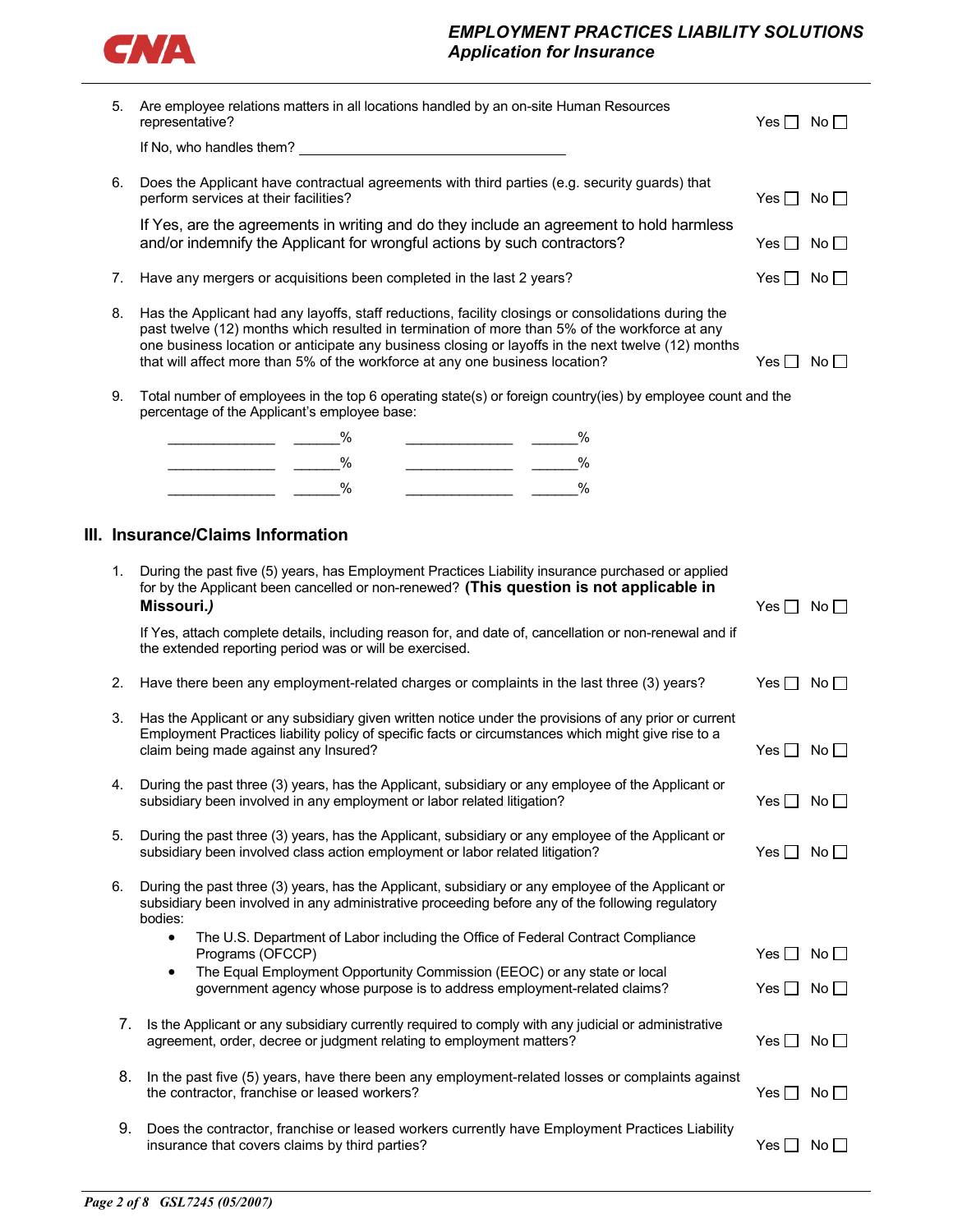

|    |    | 10. Has the Applicant or any of the Applicant's employees been the subject of claims by third<br>parties, e.g., vendors, suppliers, customers, for unlawful discrimination or unlawful harassment<br>during the last three years? | $Yes \mid No \mid$   |                                 |
|----|----|-----------------------------------------------------------------------------------------------------------------------------------------------------------------------------------------------------------------------------------|----------------------|---------------------------------|
|    |    | If you answered "Yes" to any of the above, please provide detailed information including the type of<br>allegation, jurisdiction and current status.                                                                              |                      |                                 |
|    |    | IV. Hiring/Disciplinary/Termination Practices                                                                                                                                                                                     |                      |                                 |
|    | 1. | Does the Applicant require job applicants to complete an employment application?                                                                                                                                                  | Yes $\Box$ No $\Box$ |                                 |
|    | 2. | Does the Applicant conduct background checks to screen job applicants for hire?                                                                                                                                                   | Yes $\Box$ No $\Box$ |                                 |
|    | 3. | Does the Applicant require medical examinations of employees and/or job applicants at any time?                                                                                                                                   | $Yes \Box No \Box$   |                                 |
|    | 4. | Do any employees of the Applicant have written contracts or agreements of employment?                                                                                                                                             | Yes $\Box$ No $\Box$ |                                 |
|    |    | If Yes, how many?                                                                                                                                                                                                                 |                      |                                 |
|    | 5. | Are severance agreements and packages used?                                                                                                                                                                                       | Yes $\Box$ No $\Box$ |                                 |
|    | 6. | Does the Applicant provide regular, written performance evaluations for all employees,<br>including documentation of poor employee performance?                                                                                   | Yes $\Box$           | $No \Box$                       |
|    | 7. | When an employee is discharged, is a disinterested member of management or Human Resources<br>personnel directly involved?                                                                                                        | Yes $\Box$ No $\Box$ |                                 |
|    | 8. | Does the Applicant require terminations to be reviewed by its Human Resources Department,<br>Legal Department, or outside counsel?                                                                                                | Yes $\Box$           | $No \Box$                       |
|    | 9. | Are exit interviews conducted with terminated employees?                                                                                                                                                                          | Yes $\Box$           | No $\square$                    |
| ۷. |    | <b>Documentation/Training/ Policies &amp; Procedures</b>                                                                                                                                                                          |                      |                                 |
|    | 1. | Does the Applicant have written job descriptions for all positions?                                                                                                                                                               | Yes $\Box$ No $\Box$ |                                 |
|    | 2. | Does the Applicant maintain written personnel records?                                                                                                                                                                            | $Yes \Box No \Box$   |                                 |
|    | 3. | Does the Applicant publish an employment handbook that includes a requirement that all<br>employees acknowledge a receipt by signature?                                                                                           | Yes $\square$        | $\overline{\mathsf{No}}$ $\Box$ |
|    | 4. | Does an attorney with expertise in employment and labor law, at least annually, review the<br>Applicant's employee handbook, human resources documents, guidelines, procedures and<br>updates thereto?                            | Yes $\Box$ No $\Box$ |                                 |
|    |    | If No, who is responsible for reviewing and updating these materials?                                                                                                                                                             |                      |                                 |
|    | 5. | Does the Applicant have written guidelines or procedures addressing these human resource or<br>personnel management issues:                                                                                                       |                      |                                 |
|    |    | Hiring/interviewing?<br>$\bullet$                                                                                                                                                                                                 | Yes II               | $No \Box$                       |
|    |    | Employee "at will" statement?<br>٠                                                                                                                                                                                                | $Yes$ $\Box$         | No                              |
|    |    | Handbook is not a modification of the "at will" statement?<br>$\bullet$                                                                                                                                                           | Yes II               | No $\square$                    |
|    |    | Equal Employment Opportunity Statement?<br>٠                                                                                                                                                                                      | Yes II               | No                              |
|    |    | Performance appraisal?<br>٠<br>Progressive Employee Discipline Policy?                                                                                                                                                            | Yes I ∃              | No<br>No $\square$              |
|    |    | ٠<br>Discharge/Termination?<br>$\bullet$                                                                                                                                                                                          | Yes II<br>Yes II     | No <sub>1</sub>                 |
|    |    | Investigation of employee complaints?<br>٠                                                                                                                                                                                        | Yes $\Box$           | No                              |
|    |    |                                                                                                                                                                                                                                   |                      |                                 |
|    |    | Grievance policies or procedures?                                                                                                                                                                                                 | Yes $\Box$           | No $\square$                    |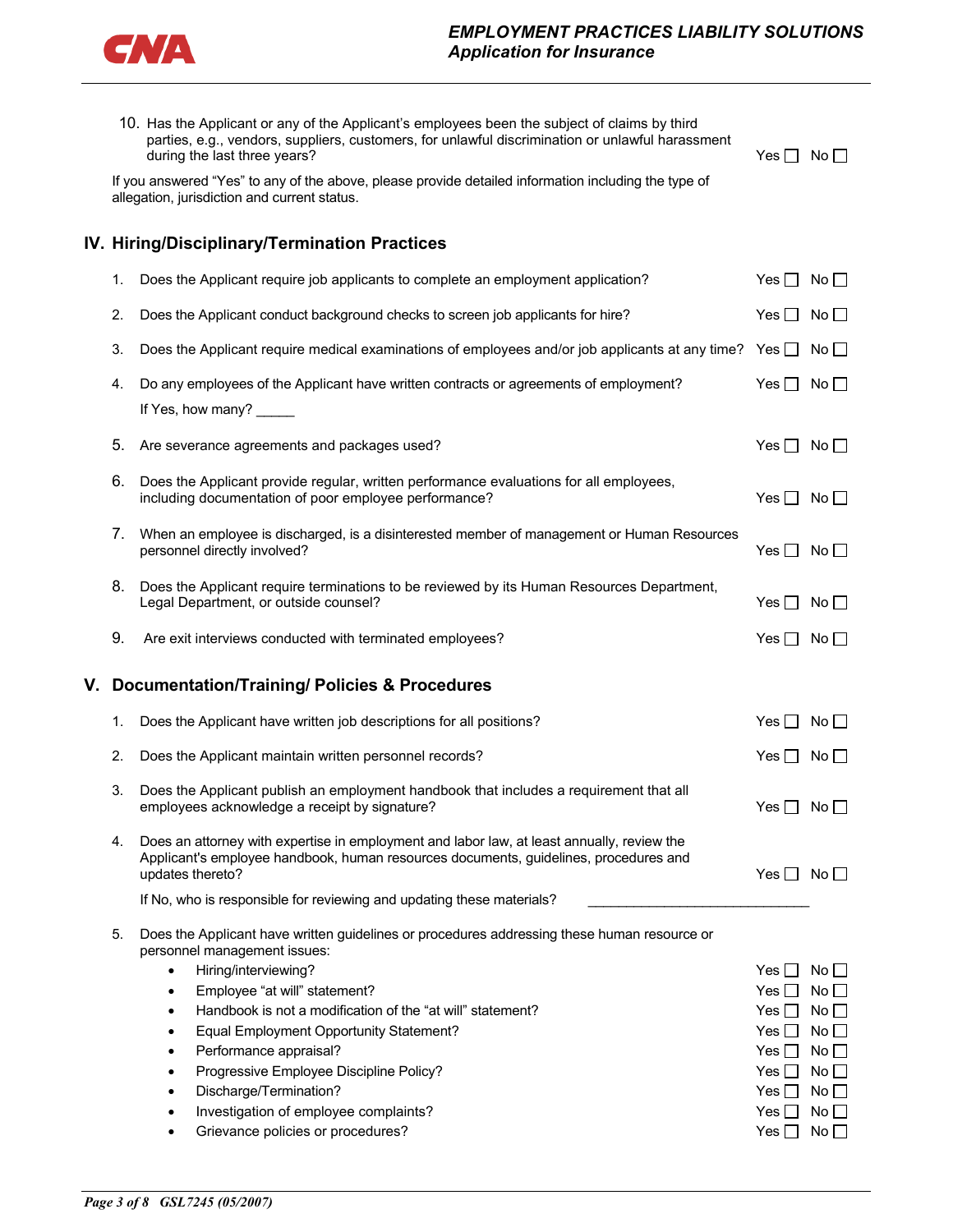

# *EMPLOYMENT PRACTICES LIABILITY SOLUTIONS Application for Insurance*

|    | Does the grievance procedure provide for complaints outside the employees' chain of<br>٠<br>command, i.e., human resources or a toll-free number?<br>Safe work environment program?<br>$\bullet$<br>Compliance with the Americans with Disabilities Act?<br>$\bullet$<br>Zero tolerance for harassment?<br>$\bullet$<br>Use of Company electronic mail, voice mail and Internet access?<br>$\bullet$<br>The Family and Medical Leave Act of 1993?<br>$\bullet$<br>Arbitration for Employment Related Claims<br>$\bullet$ | Yes II<br>Yes $\Box$<br>$Yes \Box$<br>Yes II<br>Yes II<br>Yes $\Box$<br>Yes $\Box$ | $No$ $\Box$<br>No<br>No<br>$No \squareNo \BoxNoNo \Box$ |
|----|--------------------------------------------------------------------------------------------------------------------------------------------------------------------------------------------------------------------------------------------------------------------------------------------------------------------------------------------------------------------------------------------------------------------------------------------------------------------------------------------------------------------------|------------------------------------------------------------------------------------|---------------------------------------------------------|
|    | 11. Is there an orientation and training program for new employees?                                                                                                                                                                                                                                                                                                                                                                                                                                                      | Yes $\Box$ No $\Box$                                                               |                                                         |
|    | 12. Does the Applicant require all employees to attend sexual harassment and discrimination training?                                                                                                                                                                                                                                                                                                                                                                                                                    | Yes $\Box$ No $\Box$                                                               |                                                         |
|    | 13. Does the Applicant require employees to attend diversity training?                                                                                                                                                                                                                                                                                                                                                                                                                                                   | Yes $\Box$                                                                         | $No$ $\Box$                                             |
|    | 14. Do persons supervising employees receive updated information and training on human resources<br>including performance appraisals, discipline and workplace harassment, at least annually?                                                                                                                                                                                                                                                                                                                            | Yes                                                                                | $No \Box$                                               |
|    | <b>VI. Loss Control Practices</b>                                                                                                                                                                                                                                                                                                                                                                                                                                                                                        |                                                                                    |                                                         |
| 1. | Does the Applicant have a labor relations counsel on staff?                                                                                                                                                                                                                                                                                                                                                                                                                                                              | Yes $\Box$ No $\Box$                                                               |                                                         |
| 2. | Has the Applicant adopted written anti-discrimination policies/procedures regarding the selection<br>of employees for hiring, promotion, transfer, layoff, salary increases, work assignments and other<br>employment-related areas?                                                                                                                                                                                                                                                                                     | Yes $\Box$                                                                         | No <sub>1</sub>                                         |
| 3. | Does the Applicant have a retaliation-free reporting procedure to deal with allegations of<br>harassment with options other than their direct supervisor?                                                                                                                                                                                                                                                                                                                                                                | Yes $\Box$ No $\Box$                                                               |                                                         |
| 4. | Does the Applicant have a process for monitoring, analyzing and reviewing diversity in its workforce<br>and in its management ranks, specifically as respects hiring, firing, compensation, promotions, job<br>assignments and training opportunities?                                                                                                                                                                                                                                                                   | $Yes \mid No \mid$                                                                 |                                                         |
| 5. | Does the Applicant utilize any other form of risk management with regards to employment practices<br>(i.e., internet training, consultants, etc.)?                                                                                                                                                                                                                                                                                                                                                                       | Yes $\Box$                                                                         | $No \Box$                                               |
| 6. | Have employees received training to teach them how to deal appropriately with the public?                                                                                                                                                                                                                                                                                                                                                                                                                                | Yes $\Box$                                                                         | No $\Box$                                               |
| 7. | Does the Applicant have written procedures for handling employee complaints of discrimination<br>and/or sexual harassment?                                                                                                                                                                                                                                                                                                                                                                                               | Yes $\Box$ No $\Box$                                                               |                                                         |
| 8. | Does the Applicant conduct internal audits of the human resource function to ensure consistent<br>application of employment policies and procedures?                                                                                                                                                                                                                                                                                                                                                                     | Yes $\Box$ No $\Box$                                                               |                                                         |
| 9. | Does the Applicant utilize outside labor counsel to audit employment policies and procedures?                                                                                                                                                                                                                                                                                                                                                                                                                            | Yes $\Box$ No $\Box$                                                               |                                                         |
|    | 10. Are contractors, franchise and leased workers, if applicable, provided with a copy of the<br>Applicant's written policies and procedures as outlined in Sections V and VI of this application?                                                                                                                                                                                                                                                                                                                       | Yes ∐                                                                              | No                                                      |
|    | If Yes, does the Applicant require them to follow these policies and procedures?                                                                                                                                                                                                                                                                                                                                                                                                                                         | Yes II                                                                             | No                                                      |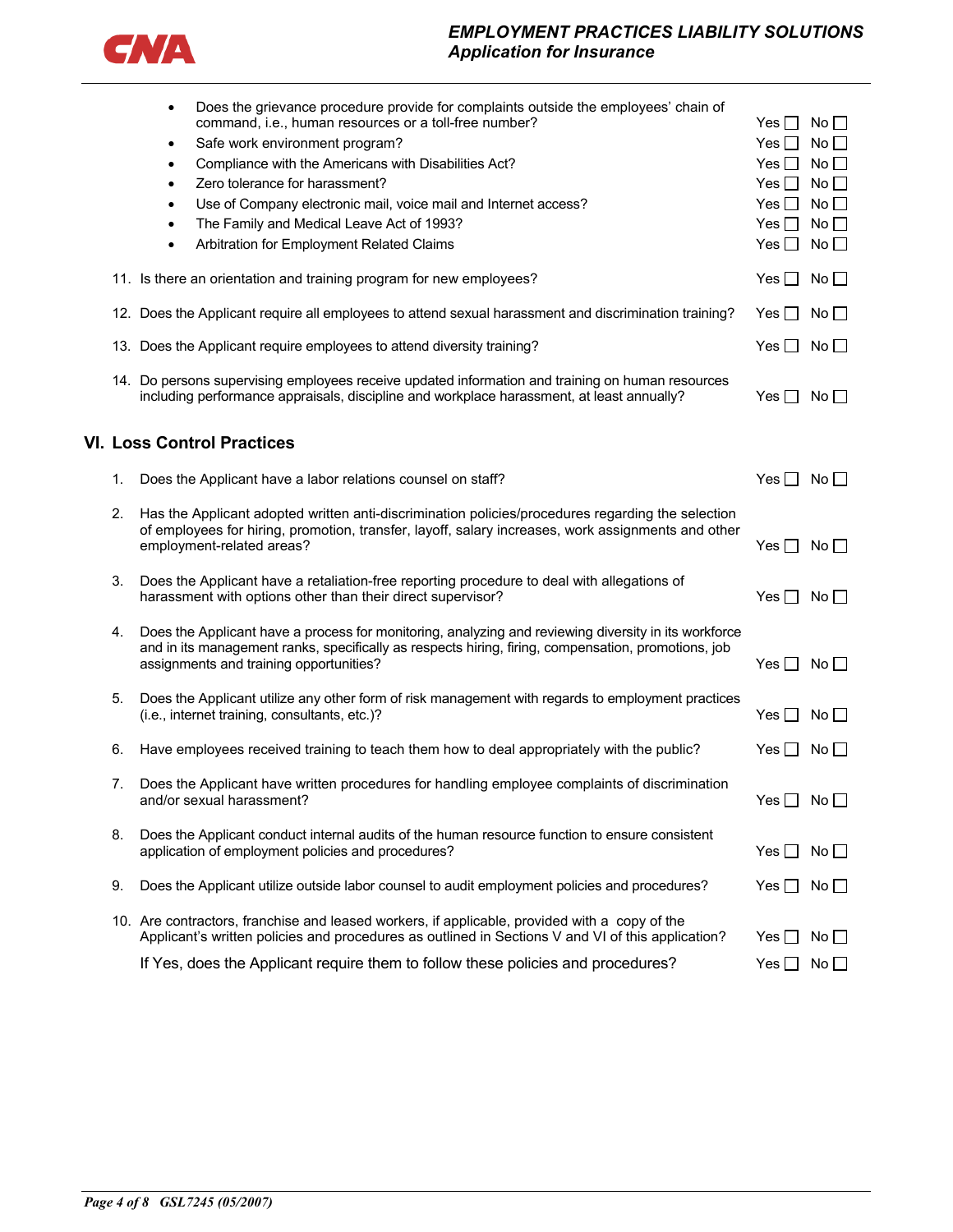

## **VII. Reduction-in-Force (RIF)**

TO BE COMPLETED ONLY IF THE APPLICANT ANSWERED "YES" TO QUESTION 8, in SECTION II.

1. Please provide the following details:

|    | Date of<br>Workforce<br>Reduction   | Reason for Workforce Reduction                                                                                                               | Number of<br>Employees<br>Effected |                    |                 |
|----|-------------------------------------|----------------------------------------------------------------------------------------------------------------------------------------------|------------------------------------|--------------------|-----------------|
|    |                                     |                                                                                                                                              |                                    |                    |                 |
| 2. |                                     | What criteria are used to determine the workforce reduction?                                                                                 |                                    |                    |                 |
|    | $\Box$ Dept'l / Specific Positions  | □ Seniority<br>$\Box$ Performance<br>$\Box$ Arbitrary                                                                                        |                                    | Combination of all |                 |
| 3. | Was an impact analysis completed?   |                                                                                                                                              |                                    | $Yes \Box No \Box$ |                 |
| 6. |                                     | Does the Applicant have a formal out-placement program for employees terminated as a result of<br>downsizing, layoffs or reduction-in-force? |                                    | Yes II             | $No \Box$       |
| 7. |                                     | Was or will severance compensation (be) available to all affected employees?                                                                 |                                    | Yes I I No I I     |                 |
| 8. |                                     | Were or are the affected employees required to sign a release for the severance package?                                                     |                                    | Yes II             | $No \Box$       |
|    |                                     | If Yes, did any employees refuse to sign the release?                                                                                        |                                    | Yes II             | No <sub>1</sub> |
|    | the reduction in workforce?         | 10. Did the Applicant consult with outside counsel familiar with employment and labor law regarding                                          |                                    | Yes II             | No <sub>1</sub> |
|    | Retraining Notification (WARN) Act? | 11. Is the Applicant in compliance with all applicable provisions of the Worker Adjustment and                                               |                                    | Yes $\Box$         | No II           |

### **VIII. Foreign Operations**

TO BE COMPLETED ONLY IF THE APPLICANT INCLUDED FOREIGN BASED EMPLOYEES IN THE TOTAL EMPLOYEE COUNT IN QUESTION 1(a) OF SECTION II.

1. Foreign Exposure. Complete the following table. Attach a separate sheet if necessary.

|    |                                  |                                                                                                                                                | Relationship to                 |                        | Number of Employees |           |
|----|----------------------------------|------------------------------------------------------------------------------------------------------------------------------------------------|---------------------------------|------------------------|---------------------|-----------|
|    | Country                          | Nature of Operations                                                                                                                           | Parent Company<br>(* see below) | Total                  | Full-time           | Part-time |
|    |                                  |                                                                                                                                                |                                 |                        |                     |           |
|    |                                  |                                                                                                                                                |                                 |                        |                     |           |
|    |                                  | * Relationship to Parent Company:                                                                                                              |                                 |                        |                     |           |
|    | A = Subsidiary                   | $B = Affiliate$                                                                                                                                | $C =$ Joint Venture             | $D =$ Other (specify): |                     |           |
| 2. |                                  | In the past five (5) years, have there been any employment-related claims or circumstances<br>connected to the Applicant's foreign operations? |                                 |                        | Yes II              | No II     |
|    | If Yes, attach complete details. |                                                                                                                                                |                                 |                        |                     |           |
| 3. | operations?                      | Do the foreign operations use the same employment policies and procedures as the U.S.                                                          |                                 |                        | Yes II              | No Li     |
|    |                                  | If No, attach policies or procedures that are unique to foreign operations.                                                                    |                                 |                        |                     |           |
|    |                                  |                                                                                                                                                |                                 |                        |                     |           |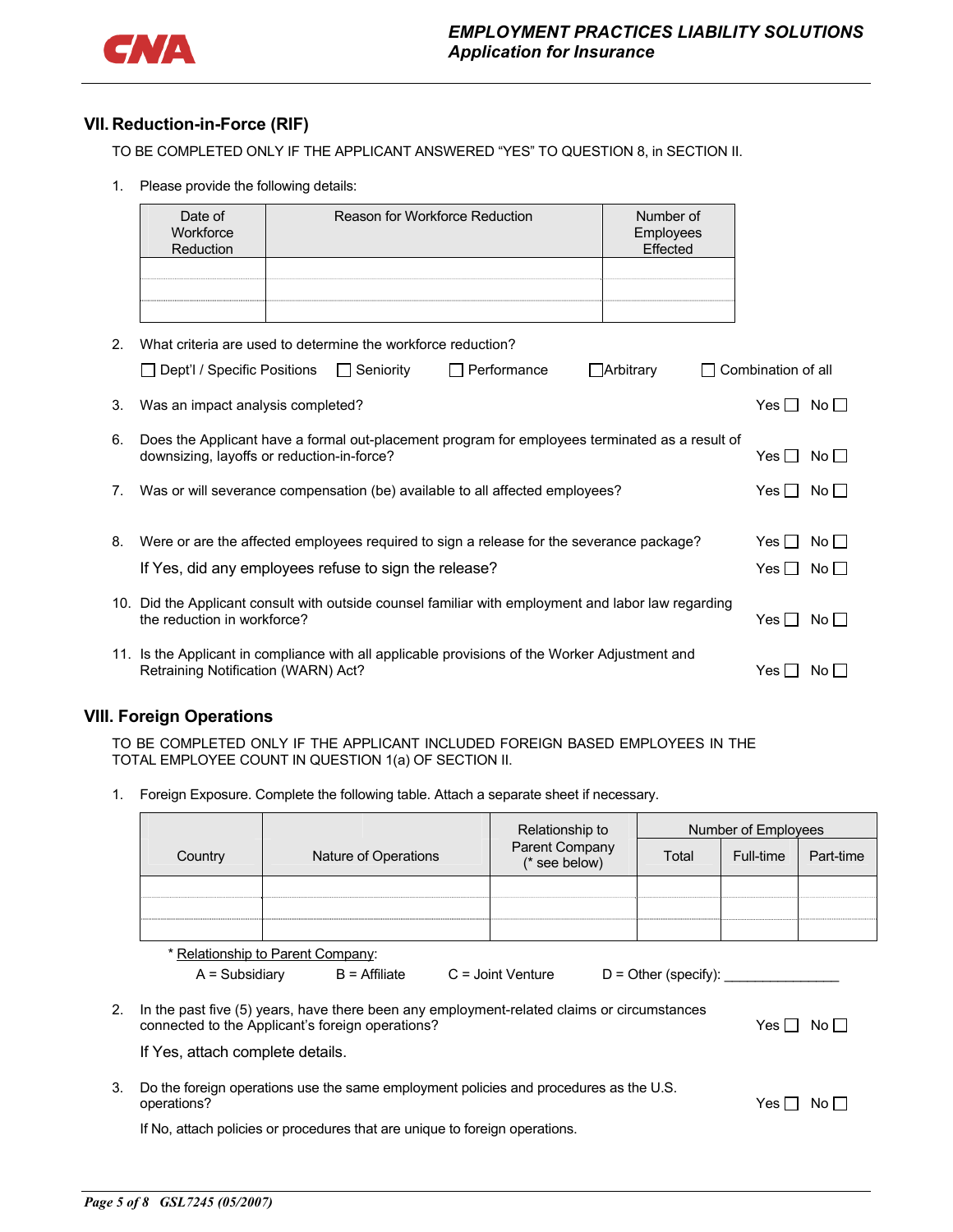

- 4. Is there a director of human resources for all foreign operations?  $Yes \Box No \Box$
- 5. Have all foreign operations handbooks, employment contracts, employment applications, employment and labor policies and procedures been reviewed by outside counsel familiar with local and foreign employment/labor laws, rules, and regulations?  $Yes \Box No \Box$

## **IX. Third Party Coverage**

TO BE COMPLETED ONLY IF THE APPLICANT IS REQUESTING THIRD PART COVERAGE.

1. What type of customer base does the Applicant serve, and what portion of the Applicant's business is directed to each customer segment? Complete the following table:

| <b>Customer Segment</b>                  |       | Percentage |
|------------------------------------------|-------|------------|
| Corporate or Business Clients            |       | %          |
| Individuals (but not the General Public) |       | $\%$       |
| <b>General Public</b>                    |       | $\%$       |
| Other (specify):                         |       | $\%$       |
|                                          | TOTAL | 1በበ %      |

| 2 <sub>1</sub> | Has the Applicant or any of the Applicant's employees been the subject of claims by third parties,<br>(e.g. vendors, suppliers, customers) for unlawful discrimination or unlawful harassment during<br>the last five (5) years? | Yes.<br>No II   |
|----------------|----------------------------------------------------------------------------------------------------------------------------------------------------------------------------------------------------------------------------------|-----------------|
| 3.             | Approximately what percentage of the Applicant's employees is in contact with customers,<br>clients, vendors and/or other third parties?                                                                                         | $\%$            |
| 4.             | Do any of the Applicant's employees work at customer, client, vendor, or other third party<br>locations?                                                                                                                         | Yes II<br>No II |
| 5.             | Does the Applicant have a bill of rights statement explaining customer rights?                                                                                                                                                   | Yes II<br>No II |
| 6.             | Have employees received training to teach them how to deal appropriately with the public?                                                                                                                                        | Yes II<br>No II |
| 7.             | Is there a customer relations policy in place?                                                                                                                                                                                   | Yes I<br>No I   |
|                |                                                                                                                                                                                                                                  |                 |

This Application along with all signed applications, any attachments to such applications, other materials submitted therewith or incorporated therein, and any other documents submitted, any public documents filed by the Insured Entity prior to inception of this Policy (or if amended, as of that date), with any federal, state, local or foreign regulatory agency, (including, but not limited to the Securities and Exchange Commission) are the basis of the proposed Policy and are to be considered as incorporated into and constituting a part of the proposed Policy.

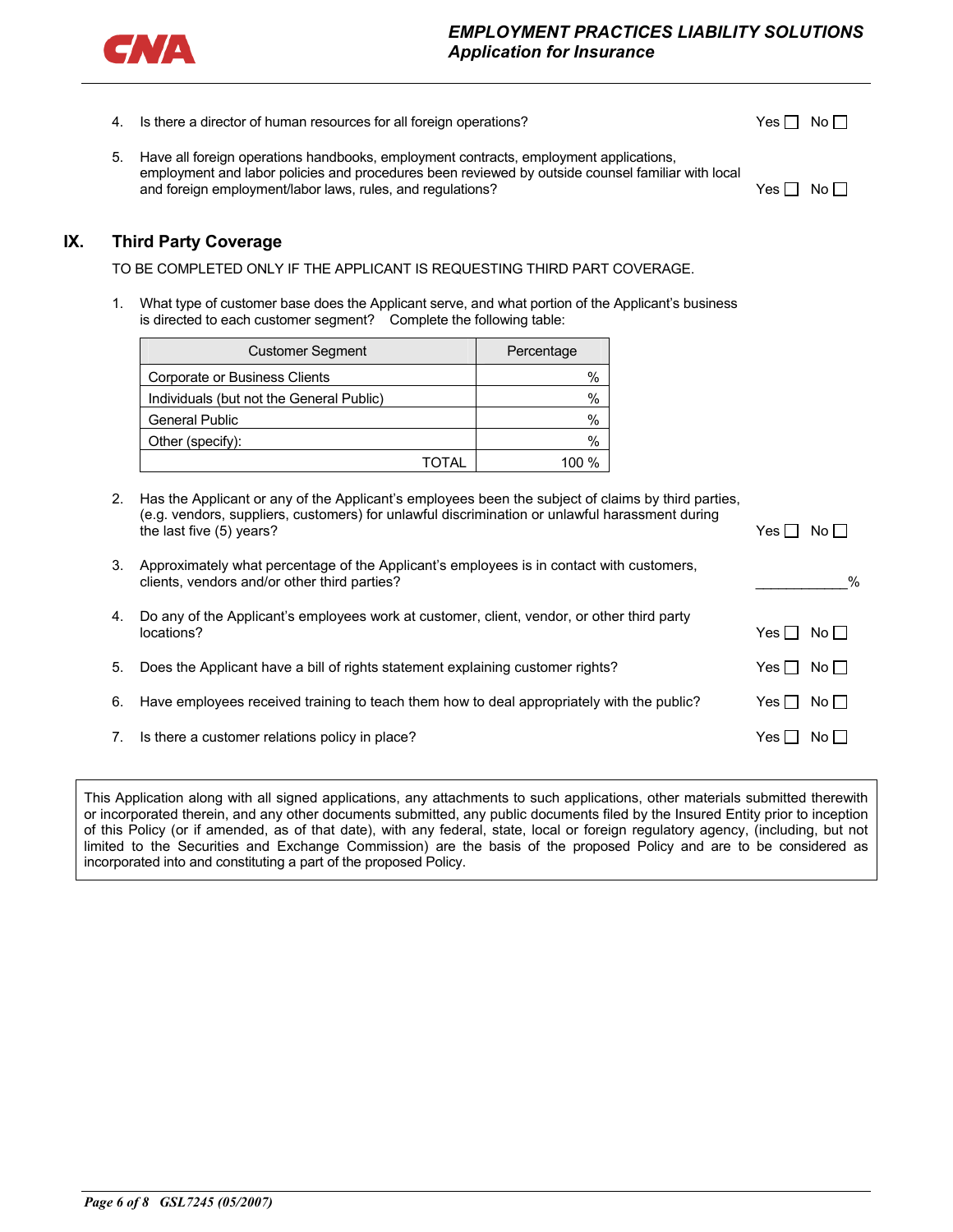

l

## **REPRESENTATION:**

None of the proposed Insureds has knowledge or information of any Wrongful Employment Practice or fact, circumstance or situation which (s)he has reason to suppose might result in a future Claim, except as follows (if answer is "None", so state.):

It is agreed by all concerned that if any of the proposed Insured Persons or Employees is responsible for or has knowledge of any Wrongful Employment Practice, fact, circumstance, or situation which s(he) has reason to suppose might result in a future Claim, whether or not described above, any Claim subsequently emanating therefrom shall be excluded from coverage under the proposed insurance as to (i) such of the Insured Persons or Employees and (ii) the Company and Subsidiaries if such proposed Insured Persons are Executive Officers. The responsibility or knowledge of any individual shall not be imputed to any other individual for the purposes of determining the availability of coverage.

- 1. It is declared that this Application and any materials submitted or required (which shall be maintained on file by the Insurer and be deemed attached as if physically attached to the proposed Policy) are true and are the basis of the proposed Policy and are to be considered as incorporated into and constituting a part of the proposed Policy.
- 2. The undersigned declares that to the best of his/her knowledge the statements set forth herein are true and correct and that reasonable efforts have been made to obtain sufficient information from all of the proposed Insureds to facilitate the proper and accurate completion of this Application for the proposed Policy. Signing of this Application does not bind the undersigned to purchase the insurance, but it is agreed that this Application shall be the basis of the contract should a Policy be issued, and this Application will be attached to and become part of such Policy. The undersigned agrees that if after the date of this Application and prior to the effective date of any Policy based on this Application, any occurrence, event or other circumstance should render any of the information contained in this Application inaccurate or incomplete, then the undersigned shall notify the Insurer of such occurrence, event or circumstance and shall provide the Insurer with information that would complete, update or correct such information. Any outstanding quotations may be modified or withdrawn at the sole discretion of the Insurer.
- 3. The information requested in this Application is for underwriting purposes only and does not constitute notice to the Insurer under any Policy of a Claim or potential claim. All such notices must be submitted to the Insurer pursuant to the terms of the Policy, if and when issued.

The undersigned acknowledges that he or she is aware that Defense Costs reduce and may exhaust the applicable Limits of Liability. The Insurer is not liable for any Loss (which includes Defense Costs) in excess of the applicable Limits of Liability.

### **FRAUD NOTICE – WHERE APPLICABLE UNDER THE LAW OF YOUR STATE**

Any person who knowingly and with intent to defraud any insurance company or other person files an application for insurance or statement of claim containing any materially false or incomplete information, or conceals for the purpose of misleading, information concerning any fact material thereto, commits a fraudulent insurance act, which is a crime AND MAY BE SUBJECT TO CIVIL FINES AND CRIMINAL PENALTIES (For District of Columbia residents only: It is a crime to provide false or misleading information to an insurer for the purpose of defrauding the insurer or any other person. Penalties include imprisonment and/or fines. In addition, an insurer may deny insurance benefits if false information materially related to a claim was provided by the applicant.) (For Florida residents only: Any person who knowingly and with intent to injure, defraud, or deceive any insurer files a statement of claim or an application containing any false, incomplete, or misleading information is guilty of a felony of the third degree.) (For Louisiana residents only: Any person who knowingly presents a false or fraudulent claim for payment of a loss or benefit or knowingly presents false information in an application for insurance is guilty of a crime and may be subject to fines and confinement in prison.) (For Maine residents only: It is a crime to knowingly provide false, incomplete or misleading information to an insurance company for the purpose of defrauding the company. Penalties may include imprisonment, fines or a denial of insurance benefits.) (for New York residents only: and shall also be subject to a civil penalty not to exceed five thousand dollars and the stated value of the claim for each such violation.) (For Pennsylvania residents only: Any person who knowingly and with intent to defraud any insurance company or other person files an application for insurance or statement of claim containing any materially false information or conceals for the purpose of misleading, information concerning any fact material thereto commits a fraudulent insurance act, which is a crime and subjects such person to criminal and civil penalties.) (For Tennessee and Washington residents only: Penalties include imprisonment, fines and denial of insurance benefits.) (For Vermont residents only: any person who knowingly and with intent to defraud any insurance company or other person files an application for insurance or statement of claim containing any materially false or incomplete information, or conceals for the purpose of misleading, information concerning any fact material thereto, commits a fraudulent insurance act, which may be a crime and may be subject to civil fines and criminal penalties.)